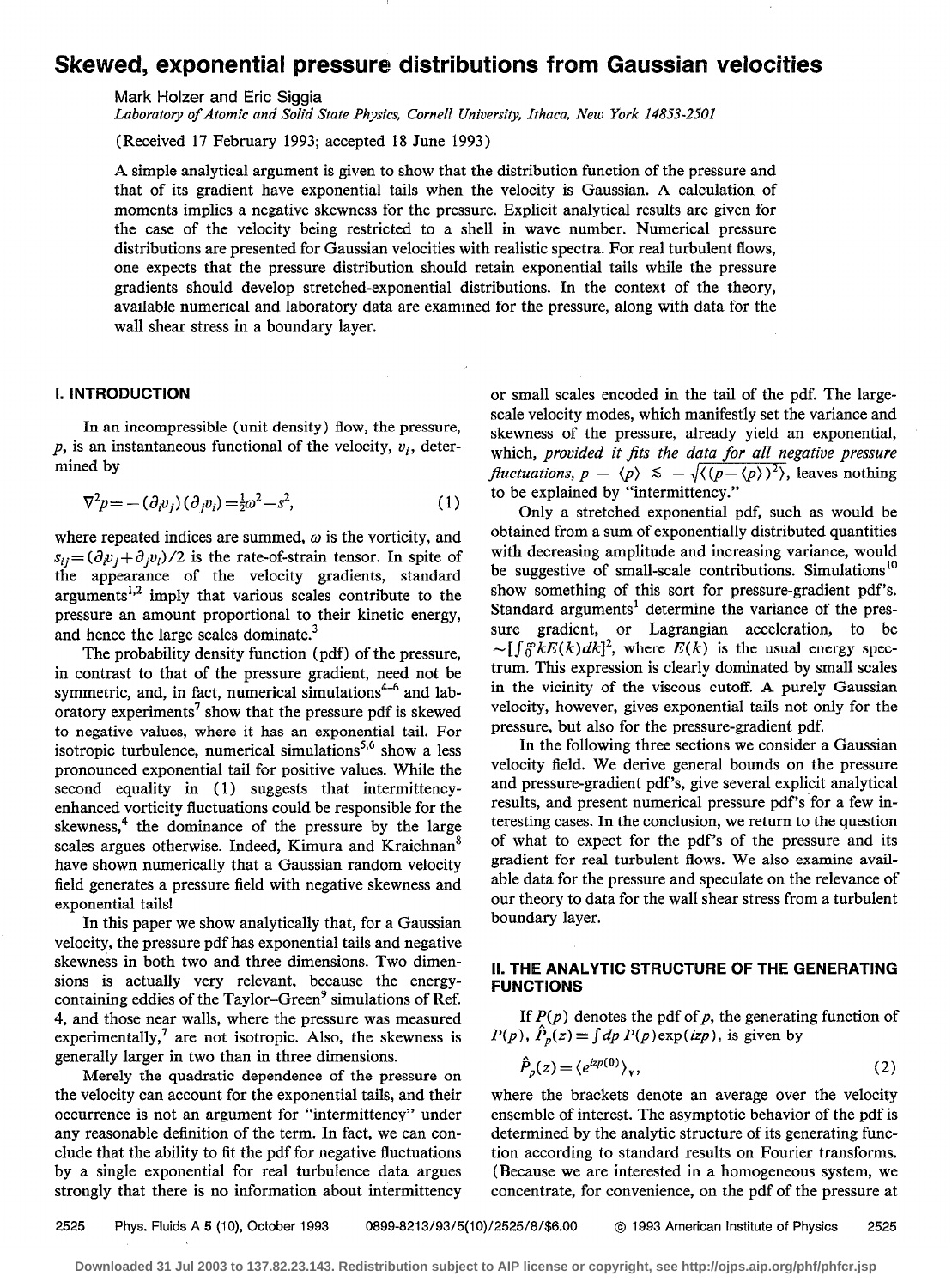the origin,  $p(x=0)$  and assume periodic boundary conditions.) In terms of the Fourier transform of the velocity,  $\mathbf{v}(\mathbf{k}) = \int d\mathbf{x} \mathbf{v}(\mathbf{x}) \exp(i\mathbf{x} \cdot \mathbf{k})$ , the pressure becomes

$$
p(0) = -\int (d\mathbf{k}) (d\mathbf{q}) \frac{k_{i}q_{j}v_{i}^{*}(\mathbf{q})v_{j}(\mathbf{k})}{(\mathbf{k}-\mathbf{q})^{2}},
$$
 (3)

where the notation (dk) means  $d\mathbf{k}/(2\pi)^d$ , \* denotes complex conjugation, and by virtue of  $v_i^*(\mathbf{k}) = v_i(-\mathbf{k})$ , only half of the  $v_i(\mathbf{k})$  are independent. In addition, we need to impose incompressibility, which is most easily done by expressing the velocity as the curl of a vector potential,  $v = \nabla \times A$ . In two dimensions,  $A = \hat{z}\psi$ , where the z axis is taken as normal to the two-dimensional plane and  $\psi$  is the familiar streamfunction. In terms of A, the pressure becomes

$$
p(0) = -\int (d\mathbf{k}) (d\mathbf{q}) \frac{\mathbf{A}^*(\mathbf{q}) \cdot (\mathbf{k} \times \mathbf{q}) (\mathbf{k} \times \mathbf{q}) \cdot \mathbf{A}(\mathbf{k})}{(\mathbf{k} - \mathbf{q})^2}.
$$
\n(4)

We will now assume the velocity field (and therefore the vector potential) to be Gaussian. The generating function for the pressure pdf thus becomes the functional integral,

$$
\hat{P}_\rho(z) = \mathcal{N} \int \mathcal{D} \mathbf{A}(\mathbf{k}) \delta[\mathbf{k} \cdot \mathbf{A}(\mathbf{k})] \exp\left(-\int (d\mathbf{k}) (d\mathbf{q})\right)
$$

$$
\times [i z M_{ij}(\mathbf{k}, \mathbf{q}) + (2\pi)^d \delta(\mathbf{k} - \mathbf{q}) \delta_{ij}]
$$

$$
\times \frac{k q A_i^*(\mathbf{k}) A_j(\mathbf{q})}{\sigma(q) \sigma(k)}\Big), \tag{5}
$$

where  $\sigma^2(k) = \langle v^*(k) \cdot v(k) \rangle$ ,  $\mathcal N$  is a normalizing constant into which the purely numerical Jacobian,  $|\delta v/\delta A|$ , has been absorbed, and the (infinite-dimensional) matrix M is given by

$$
M_{ij}(\mathbf{k},\mathbf{q}) = \frac{\sigma(k)\sigma(q)}{kq} \frac{(\mathbf{k} \times \mathbf{q})_i(\mathbf{k} \times \mathbf{q})_j}{(\mathbf{k}-\mathbf{q})^2}.
$$
 (6)

The delta function in (5) constrains the vector potential to be transverse to ensure one-to-one correspondence between the fields A and v. However, because  $A_i^* M_{i} A_j$  involves only the transverse part of A, omitting the constraint,  $\delta[k \cdot A(k)]$ , introduces only a z-independent overall constant, which the normalization,  $\hat{P}(z=0) = 1$ , eliminates.

The unrestricted, normalized Gaussian functional integral (5) evaluates to

$$
\hat{P}(z) = \frac{1}{\sqrt{\text{Det}(1 + izM)}}.
$$
\n(7)

Thus, singularities occur when  $i/z$  is an eigenvalue of M, which puts them on the imaginary  $z$  axis because  $M$  is real and symmetric. Since M acts on a space of complex functions, its eigenfunctions are generally complex (eigenvalue  $\lambda_n$ ), with the exception of those that are radial, i.e., a function of  $|k|$  only (eigenvalue  $\lambda<sub>r</sub>$ ), and hence purely real. Because the functional integral (5) involves separate integrals over the real and imaginary parts of each independent eigenfunction, it follows that (7) generally takes the form

$$
\hat{P}(z) = \frac{1}{\Pi_r \sqrt{1 + iz\lambda_r \Pi_n (1 + iz\lambda_n)}}.
$$
\n(8)

We will now show that the eigenvalues of M are bounded from above in absolute value by a finite number,  $\lambda$ , which means that poles cannot be closer to the real axis than  $1/\lambda$ . This, in turn, implies that the dominant asymptotic behavior of  $P(p)$  is exponential, i.e.,  $P(p) \sim \exp(-|p/\lambda|)$  for large  $|p|$ , unless special circumstances remove all singularities from the upper or lower half of the z plane (we will show below that this occurs for pressure in two dimensions when the velocity lies on a shell in k space). To bound the eigenvalues of M, choose an arbitrary vector,  $\Psi(\mathbf{k})$ , with adjoint  $\Psi^{\dagger}(\mathbf{k})$ , and form the quantity

$$
\Lambda = \frac{\Psi^{\dagger} \cdot \mathbf{M} \cdot \Psi}{\Psi^{\dagger} \cdot \Psi} = \left[ \int (d\mathbf{k}) (d\mathbf{q}) \sigma(k) \sigma(q) \Psi^{\dagger}(\mathbf{k}) \cdot \hat{\mathbf{n}} \hat{\mathbf{n}} \cdot \Psi(\mathbf{q}) \right]
$$

$$
\times \left( \frac{\sin^2 \theta}{r - 2 \cos \theta} \right) / \int (d\mathbf{k}) |\Psi(\mathbf{k})|^2, (9)
$$

where  $\hat{\mathbf{n}}$  is a unit vector along  $\mathbf{k} \times \mathbf{q}$ ,  $r = k/q + q/k$ , cos  $\theta$  $=\mathbf{k} \cdot \mathbf{q}/(kq)$ , and  $|\Psi(\mathbf{k})| = [\Psi_i^*(\mathbf{k}) \Psi_i(\mathbf{k})]^{1/2}$ . Since  $\Psi$  is arbitrary, a bound for  $|\Lambda|$  is also clearly a bound for  $\lambda$ since, in particular, the bound must hold for  $\Psi$  being the eigenvector having the largest eigenvalue in absolute value. To bound  $|\Lambda|$ , we replace  $\Psi \cdot \mathbf{n}$  with  $|\Psi|$  and observe that  $\sin^2 \theta / (r - 2 \cos \theta) \leq 1$  for  $r \geq 2$ . Therefore

 $\lambda$ =max | $\Lambda$ |

$$
\langle \frac{\int dk \, \sigma |\Psi| \, \mathrm{d}^2}{\int dk |\Psi|^2} \langle \int dk \, \sigma^2(k) = \langle |\mathbf{v}(\mathbf{x} = 0)|^2 \rangle \;, \qquad (10)
$$

the last inequality just being the Cauchy-Schwartz inequality. The bound in Eq. (10) agrees with conventional estimates<sup>1</sup> of  $\sqrt{\langle (p-\langle p \rangle)^2 \rangle}$ .

The pdf of pressure gradients is also of some interest. The generating function of the pressure gradient in the  $x$ direction, say,  $\partial_x p$ , is simply obtained by replacing M in Eq. (5) and (7) by

$$
M'_{ij}(\mathbf{k}, \mathbf{q}) = -i[(\mathbf{k} - \mathbf{q}) \cdot \hat{\mathbf{x}}] M_{ij}(\mathbf{k}, \mathbf{q}).
$$
 (11)

Since M' is Hermitian with respect to the continuous indices k and q, and symmetric with respect to the discrete indices  $i$  and  $j$ , its eigenvalues are purely real placing the singularities again on the imaginary z axis. Furthermore, since the elements of  $M'$  are purely imaginary, the eigenvalues of M' must come in pairs  $\pm \mu$ , making the corresponding generating function a function of  $z^2$  only. Thus, the pressure-gradient pdf is symmetric, i.e., invariant under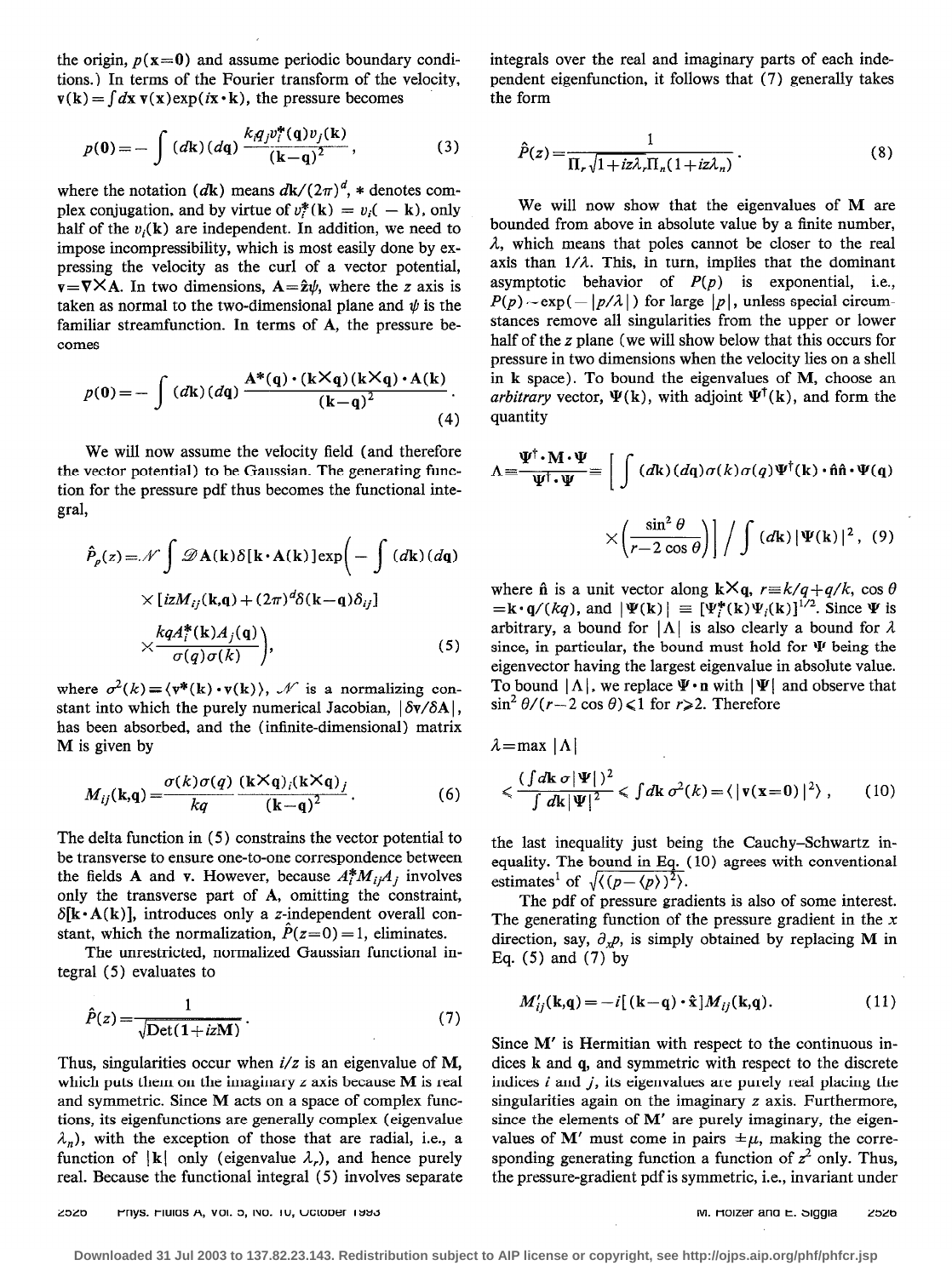$\partial_x p \rightarrow -\partial_x p$ . Physically this is, of course, unavoidable, as an isotropic fluid cannot preferentially accelerate in any particular direction.

To find a bound,  $\lambda'$ , for the magnitude of the eigenvalues of M', we repeat the steps that led to the estimate for  $\lambda$ , except that we now use distinct right and left trial vectors,  $\Psi_L(\mathbf{k})$  and  $\Psi_R(\mathbf{q})$ . The norm of the new factor,  $(k-q) \cdot \hat{x}$ , is bounded by  $\sqrt{qk} \sqrt{r-2 \cos \theta}$ , and hence we can use the inequality  $\sin^2 \theta / \sqrt{r-2 \cos \theta} \le 1$  to eliminate all *r* dependence. Thus we derive

$$
\lambda' \langle \Psi_L^{\dagger} \cdot \mathbf{M}' \cdot \Psi_R / (\Psi_L^{\dagger} \cdot \Psi_L \Psi_R^{\dagger} \cdot \Psi_R)^{1/2}
$$
\n
$$
\langle \int (d\mathbf{k}) k \sigma^2(k). \tag{12}
$$

Note that if we assume a Kolmogorov spectrum for  $k^{a-1}\sigma^2(k)$  with wave number cutoff  $\eta$ , then  $\lambda' \sim \langle v^2 \rangle L^{-2/3} \eta^{1/3}$ , which scales like  $\nu^{-1/4}$ , where L is the integral scale and  $\nu$ , the kinematic viscosity. This again agrees with conventional estimates<sup>1</sup> for  $\sqrt{\langle (\partial_x p)^2 \rangle}$ .

It is very interesting to note that both  $M^2$  and  $M'^2$ have a trace of order the square of the eigenvalue bounds just derived, e.g.,

$$
\operatorname{Tr}(\mathbf{M}^2) = \int (d\mathbf{k}) (d\mathbf{q}) \sigma^2(k) \sigma^2(q) \left( \frac{\sin^2 \theta}{r - 2 \cos \theta} \right)^2
$$
  

$$
\langle |\mathbf{v}(0)|^2 \rangle^2.
$$
 (13)

Because there is no factor of order the dimensionality of the space on which M or M' acts, which is infinite in the continuum limit, their eigenvalues are square summable and can only accumulate at zero. In other words, there must be gaps between all nonzero eigenvalues, particularly between the largest, and all the others. In the extreme case of two dimensions and the velocity restricted to a shell in k space, all but two of the eigenvalues are identically zero (cf. the Appendix). Because the leading singularity is isolated, one sees by deforming the integration contour for the pdf that the form of the tails can be calculated exactly. Thus, if the leading singularity has a square root [cf. Eq. (8)],  $P(p) \propto |p|^{-1/2} \exp[\pm (\text{const})p]$ , while a simple pole just gives  $P(p) \propto \exp[\pm (\text{const})p]$ . Our concluding discussion as to the form of the pdf for a realistic velocity ensemble will also exploit the discrete spectrum of M.

#### III. EXPLICIT ANALYTICAL RESULTS

Having established the exponential tails of the pressure pdf, we now compute its skewness by taking moments of Eq. (4). Since we are assuming the velocity field to be Gaussian, averages of products of 2n velocities simply decompose into products of *n* averages of two velocities,  $\langle \nu \nu \rangle$ , paired in all possible ways. Because of isotropy, homogeneity, and incompressibility the  $\langle vv \rangle$  averages must take the form

$$
\langle v_i(\mathbf{k})v_j(\mathbf{q})\rangle = (2\pi)^d \delta(\mathbf{k}+\mathbf{q}) \left(\delta_{ij} - \frac{k_i k_j}{k^2}\right) f(k), \quad (14)
$$

with  $f(k)$  defined by

#### 2527 Phys. Fluids A, Vol. 5, No. 10, October 1993 M. Holzer and E. Siggia 2527

$$
f(k) \equiv \frac{(2\pi)^d}{(d-1)} \frac{2E(k)}{C_d k^{d-1}},
$$
\n(15)

where  $E(k)$  is the spectrum of the turbulence, defined by  $\langle \mathbf{v}(\mathbf{x}) \cdot \mathbf{v}(\mathbf{x}) \rangle / 2 = \int_{0}^{\infty} E(k)dk$ , and  $C_d = 2(\pi)^{d/2}/\Gamma(d/2)$  is the surface area of a unit sphere in  $d$  dimensions.

After some algebra, we find

$$
\langle p^2 \rangle_c = 2 \int (d\mathbf{k}_1) (d\mathbf{k}_2) f(k_1) f(k_2) k_1^2 k_2^2 \frac{(\hat{\mathbf{k}}_1 \times \hat{\mathbf{k}}_2)^4}{(\mathbf{k}_1 - \mathbf{k}_2)^4},
$$
\n(16)

and

$$
\langle p^{3} \rangle_{c} = -8 \int (d\mathbf{k}_{1})(d\mathbf{k}_{2})(d\mathbf{k}_{3}) f(k_{1}) f(k_{2}) f(k_{3}) k_{1}^{2} k_{2}^{2} k_{3}^{2}
$$
  

$$
\times \frac{(\hat{\mathbf{k}}_{1} \times \hat{\mathbf{k}}_{3}) \cdot (\hat{\mathbf{k}}_{3} \times \hat{\mathbf{k}}_{2})}{(k_{1} - k_{2})^{2}} \frac{(\hat{\mathbf{k}}_{2} \times \hat{\mathbf{k}}_{1}) \cdot (\hat{\mathbf{k}}_{1} \times \hat{\mathbf{k}}_{3})}{(k_{2} - k_{3})^{2}}
$$
  

$$
\times \frac{(\hat{\mathbf{k}}_{3} \times \hat{\mathbf{k}}_{2}) \cdot (\hat{\mathbf{k}}_{2} \times \hat{\mathbf{k}}_{1})}{(k_{3} - k_{1})^{2}},
$$
(17)

where  $\langle X^n \rangle \equiv \langle (X - \langle X \rangle)^n \rangle$ . In two dimensions, the integrand of ( 17) can be expressed as

$$
f(k_1)f(k_2)f(k_3)k_1^2k_2^2k_3^2\frac{\sin^2(\theta_{12})}{(\mathbf{k}_1-\mathbf{k}_2)^2}\frac{\sin^2(\theta_{23})}{(\mathbf{k}_2-\mathbf{k}_3)^2}\frac{\sin^2(\theta_{31})}{(\mathbf{k}_3-\mathbf{k}_1)^2},\tag{18}
$$

which is positive definite giving a negative definite skewness in two dimensions, independent of the spectrum. In three dimensions, the sign of the skewness is not immediately evident, since the cross products of ( 17) are not always aligned in three dimensions.

We now consider the special case of purely on-shell modes,  $f(k) = (2\pi)^d \delta(k - k_0) f_0$ , which allows explicit evaluation of the moments. We find

$$
\langle p^2 \rangle_c = \begin{cases} 3\pi^2 k_0^2 f_0^2, & \text{if } d = 2, \\ \frac{32}{3}\pi^2 k_0^4 f_0^2, & \text{if } d = 3, \end{cases}
$$
 (19)

and

$$
\langle p^3 \rangle_c = \begin{cases} -10\pi^3 k_0^3 f_0^3 & \text{if } d=2, \\ -\frac{224}{3}\pi^3 k_0^6 f_0^3 & \text{if } d=3. \end{cases}
$$
 (20)

Thus we obtain for the skewness,  $S = \langle p^3 \rangle_c / \langle p^2 \rangle_c^{3/2}$ ,

$$
S = \begin{cases} -\frac{10}{3^{3/2}} = -1.924 \text{ 50...}, & \text{if } d = 2, \\ -\frac{7}{4\sqrt{6}} = -0.714 \text{ 43...}, & \text{if } d = 3. \end{cases}
$$
(21)

For the case of on-shell velocity in two dimensions, the generating function for both the pressure and pressure gradient can easily be evaluated explicitly (for details, see the Appendix). If  $P_N(X)$  denotes the pdf of X scaled to unit variance, and  $\ddot{P}_{X_N}(z)$  the corresponding generating function, we find

$$
\hat{P}_{p_N}(\sqrt{3}z) = \frac{1}{(1+iz)\sqrt{1+2iz}},
$$
\n(22)

**Downloaded 31 Jul 2003 to 137.82.23.143. Redistribution subject to AIP license or copyright, see http://ojps.aip.org/phf/phfcr.jsp**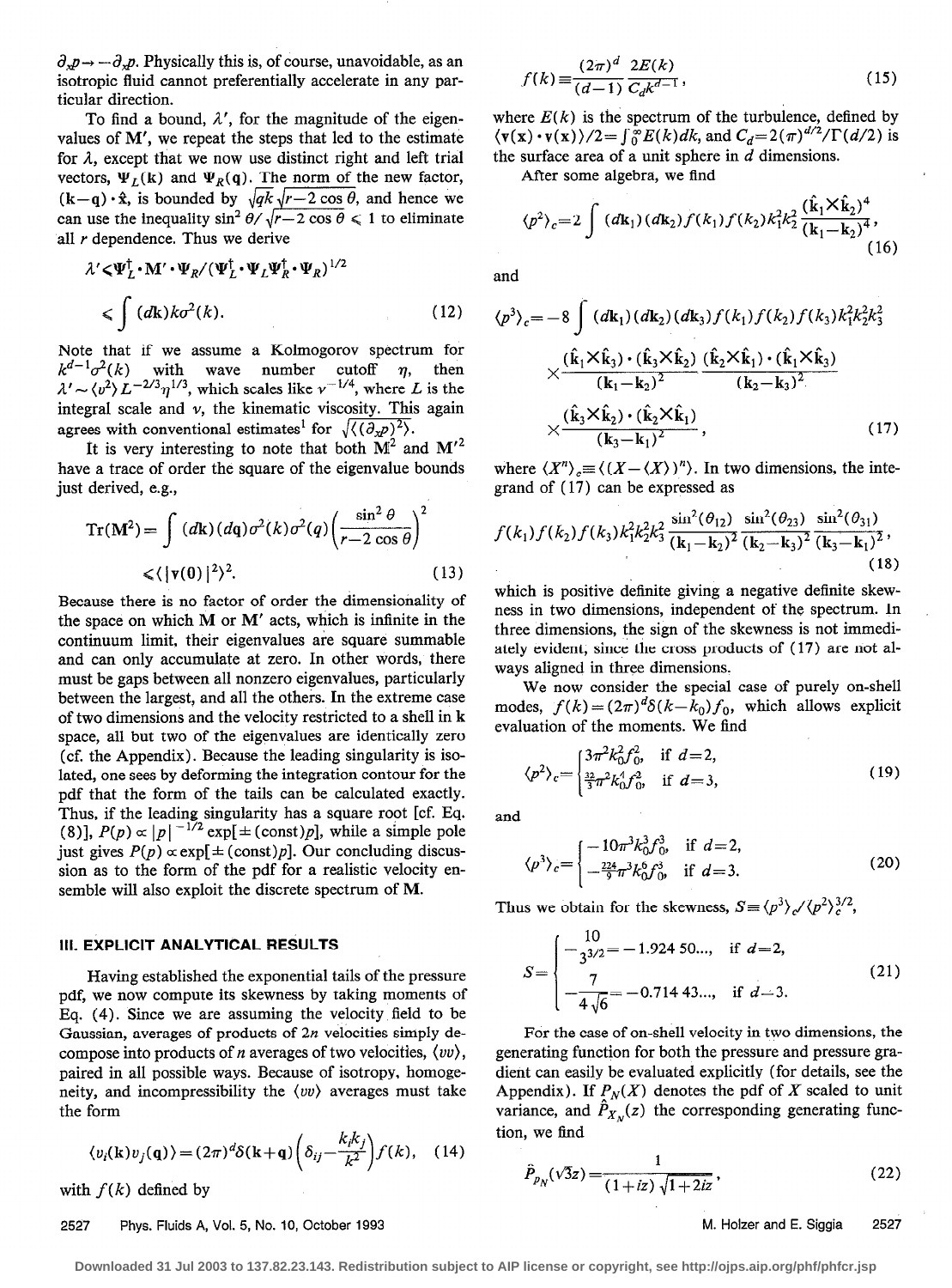$$
\hat{P}_{\partial_{x}P_{N}}(2z) = \frac{1}{\sqrt{(1+z^2)(1+3z^2)}},\tag{23}
$$

for the generating function of the pressure gradient. Note that (22) implies that  $P_N(p)$  is identically zero for  $p\ge 0$ , i.e., for  $p - \langle p \rangle \ge (2/\sqrt{3}) \sqrt{\langle p^2 \rangle_c}$  since all the singularities lie in the upper half of the z plane. The pressure-gradient pdf is symmetric, as expected. From the explicit generating functions the moments of the corresponding pdf's are easily computed by differentiating

$$
\langle X^n \rangle = (-i)^n \left( \frac{\partial^n}{\partial z^n} \hat{P}_X(z) \right)_{z=0}.
$$
 (24)

The pressure pdf is the inverse Fourier transform of (22), which, for  $p < 0$ , may be expressed in terms of the degenerate hypergeometric<sup>11</sup> function  $_1F_1(\beta,\gamma,\zeta)$  as

$$
P_N\left(\frac{p}{\sqrt{3}}\right) = \sqrt{\frac{6}{\pi}} e^p \sqrt{-p_1} F_1\left(\frac{1}{2}, \frac{3}{2}, -\frac{p}{2}\right). \tag{25}
$$

The pdf's have the following asymptotic forms: For  $p$  large and negative,

$$
P_N\left(\frac{p}{\sqrt{3}}\right) = \sqrt{\frac{3}{\pi}} \frac{e^{p/2}}{\sqrt{-p/2}} \left[1 + \mathcal{O}\left(\frac{1}{p}\right)\right],\tag{26}
$$

and for large  $|\partial_x p|$ ,

$$
P_N\left(\frac{\partial_x p}{2}\right) = \frac{1}{\sqrt{\pi}} \frac{e^{-|\partial_x p|/\sqrt{3}}}{\sqrt{|\partial_x p|/\sqrt{3}}} \left[1 + \mathcal{O}\left(\frac{1}{p}\right)\right].\tag{27}
$$



#### for the generating function of the pressure and IV. PRESSURE pdf's FOR REALISTIC SPECTRA

We computed the pressure pdf numerically in three dimensions on a  $112<sup>3</sup>$ , and in two dimensions on a  $256<sup>2</sup>$ lattice, with units chosen to make the minimum wave number unity. All convolutions were fully dealiased using the algorithm of Ref. 12, and many realizations of the Gaussian velocity were averaged to improve the statistics.

In two dimensions we considered a velocity having an equilibrium spectrum<sup>13</sup>  $E(k) \propto k/(k_0^2 + k^2)$ . Figure 1 shows the resulting pressure pdf ( $k_0=6$  and  $k < 118$ ), together with the exact on-shell result of Eq. (25). Note that the pdf for the equilibrium spectrum, as for any generic spectrum, has an exponential tail for  $p - \langle p \rangle > 0$ , unlike the extreme on-shell case. The pdf for the equilibrium spectrum is characterized by a skewness of  $S = -1.1885$  $\pm 0.0005$  and a kurtosis  $K = \langle (p - \langle p \rangle)^4 \rangle / \langle p^2 \rangle_c^2$  $=6.44\pm0.01$ . When the velocity is restricted to a shell,  $S = -1.924$  50... and  $K=9$  [cf. Eq. (22)].

With a  $k^{-5/3}$  Kolomogorov spectrum in three dimensions, we obtain the pressure pdf of Fig. 2, which has  $S$  $= -0.490 \pm 0.002$  and  $K=4.21 \pm 0.05$ . We also verified that the pressure spectrum is proportional to  $k^{-7/3}$ , in agreement with the scaling arguments of Ref. 1. When the velocity is restricted to a "shell" in three dimensions  $(24\le k \le 25)$ , the pdf has  $S = -0.7132 \pm 0.0001$  and  $K=4.34\pm0.01$  (also shown in Fig. 2). This skewness agrees with the result for a  $\delta$ -function shell, Eq. (21), to 0.2%, and is the largest we found in three dimensions for any spectrum. Note that in three dimensions, even the shell case has an exponential tail for  $p - \langle p \rangle > 0$ .<sup>14</sup>



FIG. 1. Pressure pdf's in two dimensions;  $\sigma = \sqrt{\langle p^2 \rangle_c}$ . Solid line: The numerical pdf for  $E(k) \sim k/(k_0^2 + k^2)$ , with  $k_0 = 6$  and  $k < 118$ , obtained from  $10<sup>4</sup>$  independent realizations of the velocity field on a 512<sup>2</sup> lattice.  $S=-1.1885\pm0.0005$  and  $K=6.44\pm0.01$ . Dashed line: The exact result for on-shell velocity. The absence of an exponential tail for positive  $p$  is particular to the on-shell velocity in two dimensions.

2528 Phys. Fluids A, Vol. 5, No. 10, October 1993 M. Holzer and E. Siggia 2528

FIG. 2. Numerical pdf's for pressure in three dimensions on a 1123 lattice;  $\sigma = \sqrt{\langle p^2 \rangle_c}$  Solid line:  $k^{-5/3}$  Kolmogorov spectrum, 10<sup>4</sup> independent realizations of the velocity field. Here  $S = -0.490 \pm 0.002$  and  $K=4.21 \pm 0.05$ . Dashed line: On-shell velocity (24 < k < 25), 10<sup>3</sup> independent realizations of the velocity field. Here  $S = -0.7132 \pm 0.0001$  and  $K=4.34\pm0.01$ . Note that unlike in two dimensions, the 3-D on-shell case has an exponential tail for  $p - \langle p \rangle > 0$ .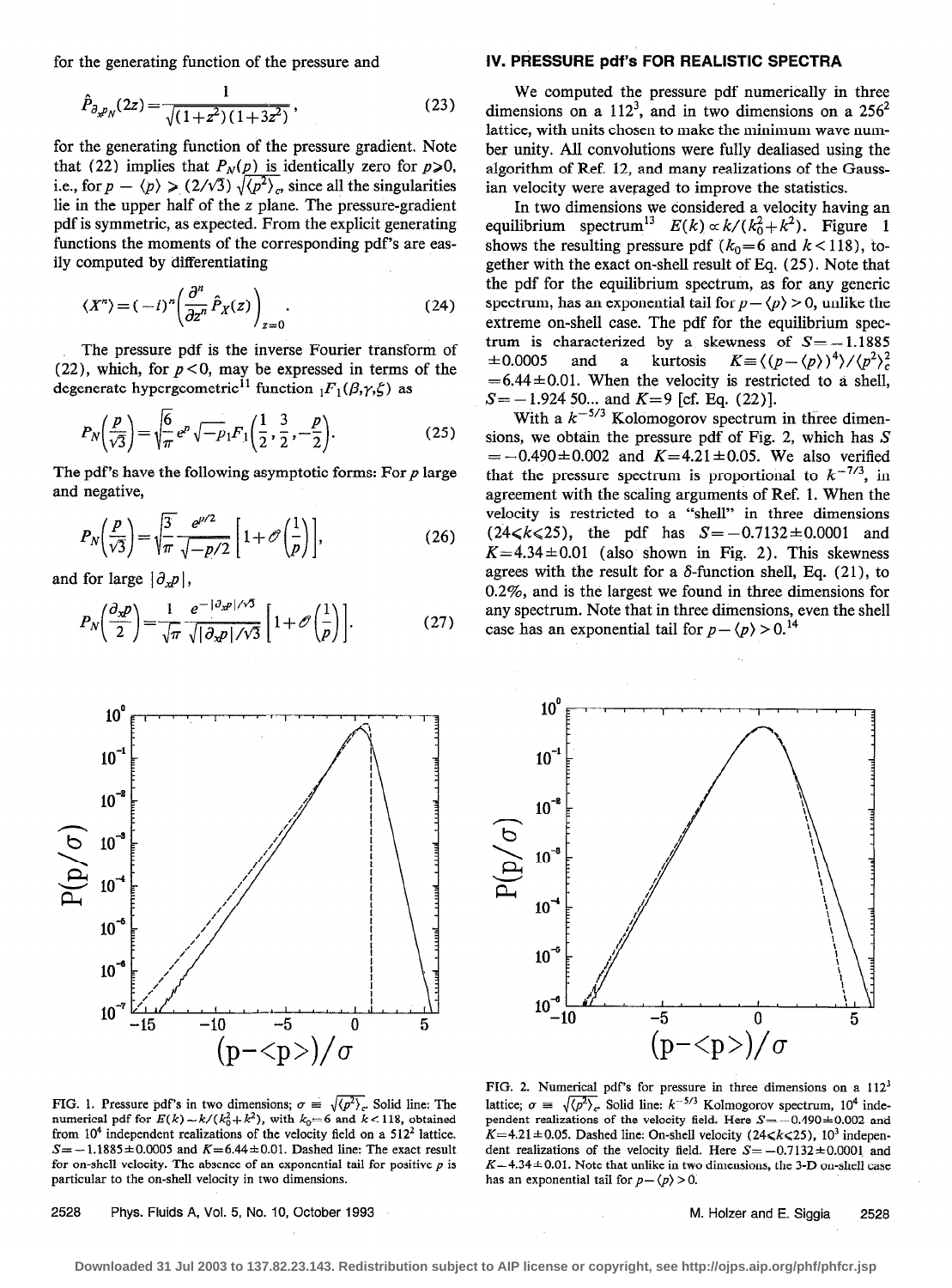# IV. CONCLUSIONS

What can we say about the pressure pdf of real flows based on our treatment for Gaussian velocities? Throughout this discussion, we use Galilean invariance to refer to the velocity relative to that at  $r=0$ , where the pressure is measured. To make this explicit, we use the notation  $\Delta v(r) \equiv v(r) - v(0)$ . The distribution,  $\rho(\Delta v)$ , of an arbitrary velocity ensemble depends, a priori, on the entire field  $\Delta v$ . Let us use the eigenvectors of the pressure matrix, M, as a basis for the velocity field. We should then be able to limit consideration to only those modes for which  $\Delta y$  has appreciable variance, i.e., to those corresponding to the energy-containing scales. Since M has a discrete spectrum, it should, therefore, suffice to consider a finite number of modes. If we assume on experimental grounds<sup>1,15,16</sup> that for all such modes  $\rho \rightarrow \exp[-\text{const}(\Delta v)^{\alpha}]$ , with  $\alpha = 2$ , as  $|\Delta v| \rightarrow \infty$ , then again we find that  $\hat{P}(z)$  has a strip of analyticity. [If  $\alpha$  were larger than 2,  $\hat{P}(z)$  would be entire, while  $\alpha$  < 2 would put singularities on the real axis.] Whether the leading singularity of  $\hat{P}(z)$  is a square root or not depends on whether the corresponding eigenstate has spherical symmetry in k space, and on the precise way in which  $\rho(\Delta v)$  limits to its asymptotic form.

It is interesting to note that a skewness of  $\Delta v$  can easily be accommodated<sup>15</sup> by assuming  $\rho(\Delta v)$  $\sim \exp[-(\Delta v)^2 f(\Delta v)]$ , where  $f(\Delta v)$  is a positive, monotonically increasing function that tends to. a constant as  $\Delta v \rightarrow \pm \infty$ . When we introduce a skewness in this way, but keep the variance fixed, the tails of  $P(p)$  move up (the leading singularities move closer to the real axis) because the integral on  $\Delta v$  diverges as  $\Delta v \rightarrow -\infty$  for smaller  $|\text{Im } z|$ than it otherwise would. Something like this effect was observed by Kimura and Kraichnan.'

It follows from the preceding discussion that experimental pdf's should be represented by a generating function that has a strip of analyticity. A reasonable ansatz is

$$
\hat{P}(z) = \frac{1}{\sqrt{1 + i\lambda_0 z} \Pi_n (1 + i\lambda_n z)},
$$
\n(28)

where the  $\lambda_n$  are, for simplicity, taken to be real, and  $|\lambda_n| \to 0$  as  $n \to \infty$ . Inclusion of an infinite number of  $\lambda_n$ guarantees that  $P(p)$  is infinitely differentiable at the origin, although fits to experimental data do not require such precision. Clearly, there are enough parameters in (28) to fit nearly anything, so that data analysis is only illuminating to the extent that it is reasonably successful with only a few parameters, as we shall now demonstrate.

We nondimensionalize all pdf's by scaling to unit variance and shifting to zero mean (the zero of pressure is arbitrary). Figure 3 shows the pdf for wall pressure measurements compared with the Kolmogorov curve of Fig. 2, and a two-parameter fit with the form  $(28)$ , taking<sup>17</sup>  $\Pi_n(1+i\lambda_n z) = \prod_{n=1}^{\infty} [1+i\lambda_0 z/(an)][1-i\lambda_0 z/(bn)]$  ( $\lambda_0$  is a uniform scale on z). The fit is excellent for  $p - \langle p \rangle < 0$ , but poor in the tail for  $p - \langle p \rangle > 0$ , where the data may be fitted to  $(p - p_0)$ ,<sup>4</sup> as noted in Ref. 7. If taken literally, one would infer that the corresponding  $\ddot{P}(z)$  is analytic for Im  $z < 0$ , and that the first singularity for  $Im z > 0$  is a fifth-order



FIG. 3. A fit (solid line) to the wall-pressure data of Ref. 7 from the swirling flow between two parallel counter-rotating disks ( $\Omega = 1250$  rpm) using the generating function  $P(z)=(1+i\sqrt{z})$  $(\times \Pi_{n=1}^{\infty}[1+iz/(an)]^{-1}[1-iz/(bn)]^{-1}$ , with a=2.5 and b=1.9. The product was truncated at  $n=50$ . Also shown (dotted line) is the Kolmogorov curve of Fig. 2. Here  $\sigma = \sqrt{\langle p^2 \rangle_c}$ .

pole. Needless to say, this appears nongeneric, and we can only speculate that the rather large transducers used in the experiment might have biased the measurements. Although Ref. 7 provides some evidence that the transducer was sufficiently small to give effectively a point measurement, it is very hard to see on theoretical grounds why  $P(z)$  should be analytic for Im  $z < 0$ .

As shown in Fig. 4, we were more successful in fitting the pressure pdf from the statistically isotropic simulations of Ref. 6, using the same two-parameter form as for Fig. 3. The slight upward curvature of the tail of the fit for  $p - \langle p \rangle < 0$  is due to the leading singularity, having a square root [cf. Eq. (26)]. The fit is excellent down to  $P(p) \sim 10^{-4} / \sqrt{\langle p^2 \rangle}_c$ , where the data veers off the fit. The pdf of Fig. 2 for the  $k^{-3/3}$  spectrum fits the data less well than what is shown, presumably because of the skewness of the velocity.

Following our remarks in the Introduction, the difference between our exponential fit and the data in Fig. 4 represents events that could be attributable to intermittency. This view is reinforced by recent measurements,  $18$ which again have more weight in the far negative tail than an exponential fit to the center would allow. The experimenters are able to associate these large negative excursions with the intense vorticity tubes (diameter on the order of the dissipation scale) that they saw in their earlier visualizations.<sup>19</sup> This suggests that the far negative tail comes from small-scale events, which means that near dissipation-scale velocity differences of order several times  $\sqrt{\langle |\mathbf{v}|^2 \rangle}$  must be occurring. Recent simulations have indeed found velocity differences of this order in the imme-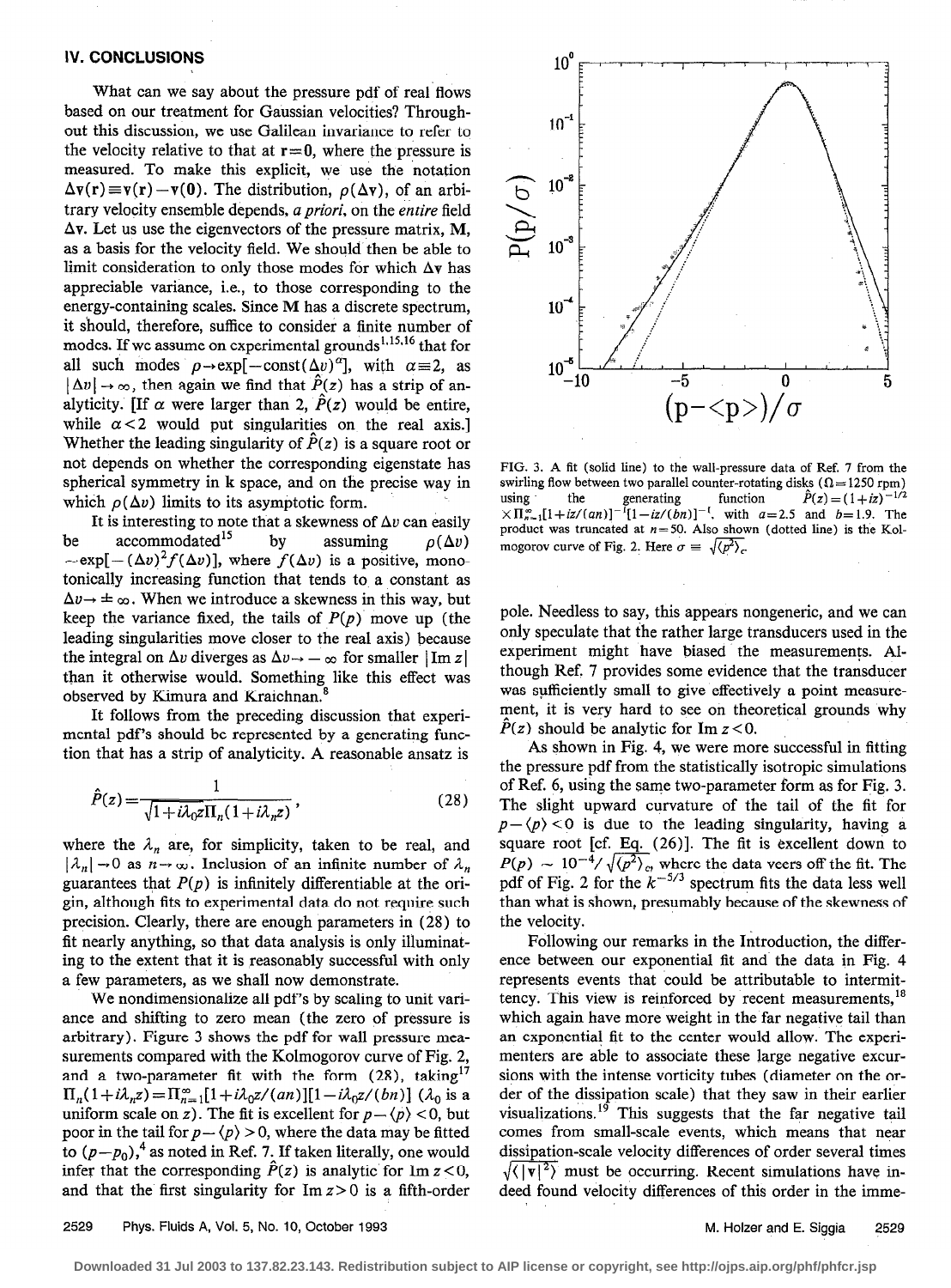

FIG. 4. A fit (solid line) to the pressure pdf for the isotropic simulations of Ref. 6 (dashed line) using  $\hat{P}(z) = (1 + iz)^{-1/2}$ of Ref. 6 (dashed  $\ddot{P}(z) = (1+iz)^{-1/2}$  $\times$ II $_{n=1}^{8}$ [1+iz/(an)]<sup>-1</sup>[1-iz/(bn)]<sup>-1</sup>, with a=2.4 and b=1.75. The product was truncated at  $n = 10$ .  $\sigma = \sqrt{\langle p^2 \rangle_c}$ .

diate vicinity of vortex tubes.<sup>20</sup> This phenomenon is a severe violation of Kolmogorov scaling!

Pressure pdf's are also available from the Taylor-Green simulations of Ref. 4. These pdf's show more structure<sup>4</sup> (and probably have larger error bars) than the data in Fig. 4. For Reynolds numbers of  $Re = 1600$ , 3000, and 5000, these pdf's have skewnesses of  $S = -2.20$ ,  $-1.93$ , and  $-2.30$ , respectively, and are similar to our 2-D-shell Gaussian case  $(S = -1.92)$ , with a pronounced tail for  $p - \langle p \rangle < 0$  and a sharp drop for  $p - \langle p \rangle > 0$ .

We feel it is useful to speculate on the distribution of the wall shear stress of a turbulent boundary layer, since high quality data is available from Couette-Taylor flows, $^{21}$ and comparison with even the minimal theory of this paper does raise interesting testable predictions. Outside of the viscosity-dominated region near the wall, the momentumflux tensor is a quadratic functional of the velocity analogous to the pressure. One can speculate that the near-wall region simply passively transmits the large-scale velocity fluctuations, which may dominate the fluctuations in the wall shear stress. Hence, we again employ Eq. (28), with all singularities restricted to  $\text{Im } z > 0$ , as required by the data. For simplicity, we omit the square-root singularity<sup>22</sup> and take  $\lambda_n = -1/n$ . The corresponding pdf has no adjustable parameters after shifting to zero mean and scaling to unit variance. At the very least, the quality of the fit of Fig. 5 shows that "intermittency" is not needed to explain the data.

Finally, we venture a few remarks about the pressure-<br>gradient pdf for real flows. Our remarks are necessarily speculative because small-scale velocity differences dominate, and these are exponentially distributed.<sup>23,16</sup> Inverting the Laplacian of Eq. (1), and integrating once by parts Kraichnan, A. Pumir, and B. Shraiman for discussions.



FIG. 5. The data for the wall shear stress,  $\tau$ , of Ref. 21, fit with  $\hat{P}(z) = \prod_{n=1}^{\infty} (1 - iz/n)^{-1}$ . The product was truncated at  $n = 50$ . Here  $\sigma = \sqrt{\langle \tau^2 \rangle_c}$ 

(assuming periodic boundary conditions that eliminate surface terms), the pressure gradient is given by

$$
\partial_{i}p(\mathbf{0}) = \int d\mathbf{r} [\partial_i \partial_m G(\mathbf{r})] \Delta v_n \partial_n v_m, \qquad (29)
$$

where  $\nabla^2 G(\mathbf{r}) = -\delta(\mathbf{r})$ , and again we use  $\Delta \mathbf{v} \equiv \mathbf{v}(\mathbf{r})$ <br>- $\mathbf{v}(0)$ . While (29) suggests a value of  $-v(0)$ . While (29) suggests a value of  $\langle (\partial_x p)^2 \rangle \sim \langle (\Delta v)^2 \rangle \langle (\partial_x v)^2 \rangle$ , this is larger by a factor of  $(L\eta)^{2/3}$  than the conventional estimate noted in the Introduction. The latter is obtained via an additional integral by parts, which is legitimate since  $|\Delta v| \sim r$  for  $r \leq 1/n$ , so that the singularity at  $r=0$  is integrable. We therefore use as an estimate for  $\partial_x p$  what is in effect a bound obtained by suppressing indices:

$$
\partial_x p \sim \int_0^{\infty} \frac{(\Delta \mathbf{v})^2}{r^2} dr. \tag{30}
$$

Clearly, the largest contribution to (30) comes from  $r \sim 1/$  $\eta$ , because for larger r,  $|\Delta v| \sim r^{1/3}$  (e.g., Ref. 1). For the pressure itself, the corresponding  $p \sim \int_0^\infty$   $\mu(\Delta v)^2 r^{-1} dr$ , is dominated by the integral scale, L. integral, Equation (30) implies that if  $\Delta v$  has an exponential pdf, then  $\partial_x p$  is distributed like a stretched exponential, viz.,

$$
P(\partial_x p) \sim e^{-(\text{const})|\partial_x p|^{1/2}},\tag{31}
$$

in analogy with Ref. 24.

# ACKNOWLEDGMENTS

M. Brachet, S. Fauve, M. Meneguzzi, H. Swinney, and P. Umbanhowar kindly provided their pdf data for us to fit. We thank them, together with 0. Cadot, Y. Couder, R.

2530 Phys. Fluids A, Vol. 5, No. 10, October 1993 M. Holzer and E. Siggia 2530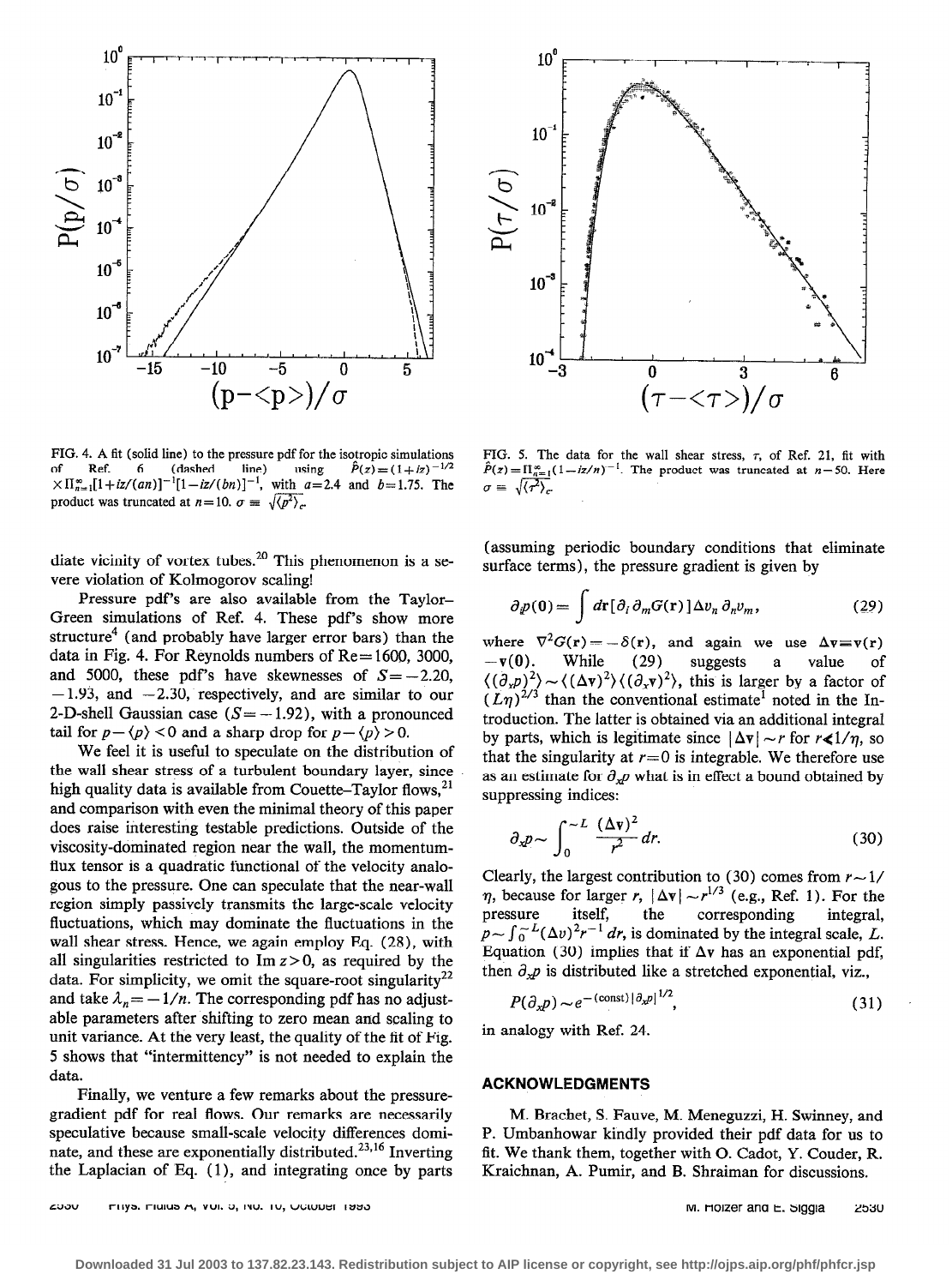Our research was supported by the Air Force Office of Scientific Research under Grant No. 91-0011, and by the National Science Foundation under Grant No. DMR 9012974. M.H. acknowledges support from the Cornell Materials Science Center and E.S. thanks the Courant Institute for their hospitality and support (AFOSR Grant No. 90-0090) during a visit.

## APPENDIX: pdf's IN TWO DIMENSIONS FOR AN ON-SHELL VELOCITY

We denote the Fourier transform of the on-shell streamfunction by  $\psi(\theta) = \psi^*(\theta + \pi)$ , where  $\theta$  is the direction of the wave vector (which lies on a circle; the "shell").

The pressure is then given by  
\n
$$
p(0) = -c \int_0^{2\pi} \int_0^{2\pi} d\theta_1 d\theta_2 \psi^*(\theta_1)
$$
\n
$$
\times [1 + \cos(\theta_1 - \theta_2)] \psi(\theta_2).
$$
\n(A1) (1975)

Since we will scale the pdf to unit variance at the end, we set the dimensional constant  $c = 1/(4\pi^2)$ . Expression (A1) becomes diagonal by expressing  $\psi(\theta)$  in terms of circular harmonics as

$$
\psi(\theta) = \sum_{n=-\infty}^{\infty} \widetilde{\psi}_n e^{in\theta}.
$$
 (A2)

The condition  $\psi(\theta) = \psi^*(\theta + \pi)$  implies

$$
\widetilde{\psi}_n = (-1)^n \widetilde{\psi}^*_{-n}.
$$
\n(A3)

By homogeneity,  $\langle \widetilde{\psi}_n^* \widetilde{\psi}_m \rangle \propto \delta_{n,m}$  and by isotropy all  $\widetilde{\psi}_n$ have the same variance, which we set to unity. Writing  $\widetilde{\psi}_n \equiv x_n + iy_n$ , and noting that (A3) implies  $y_0 = 0$ , the generating function, Eq. (5), becomes

$$
\hat{P}(z) = \mathcal{N} \int dx_0 dx_1 dy_1 e^{-(iz + 1/2)x_0^2 - (iz + 1)(x_1^2 + y_1^2)}
$$
  
=  $\mathcal{N} \frac{\pi}{1 + iz} \sqrt{\frac{2\pi}{1 + 2iz}}$  (A4)

Normalizing and scaling to unit variance produces Eq. (22).

The pressure gradient is given by

$$
\partial_x p(\mathbf{0}) = ic' \int_0^{2\pi} \int_0^{2\pi} d\theta_1 d\theta_2 \, \psi^*(\theta_1) \left[1 + \cos(\theta_1 - \theta_2)\right] \times \left[\cos(\theta_1) - \cos(\theta_2)\right] \psi(\theta_2). \tag{A5}
$$

We expand  $\psi(\theta)$  in circular harmonics and proceed as for

the pressure pdf to obtain  
\n
$$
\hat{P}(z) = \mathcal{N} \int dx_0 dx_1 dy_1 dx_2 dy_2 e^{-\Psi_i B_{ij}\Psi_j}, \qquad (A6)
$$

where  $\Psi = (x_0, x_1, x_2, y_1, y_2)$  and

## $\mathbf{R}$ =  $1/2$  0 0  $-iz$  0  $0 \t 1 \t 0 \t 0 \t -iz$  $0 \t 0 \t 1 \t iz \t 0$  $-iz$  0  $iz$  1 0  $0 -iz \quad 0 \quad 0 \quad 1$  $(A7)$

Normalizing and scaling to unit variance gives Eq. (23) as  $\ddot{P}_{\partial_{x}p_{N}}(2z) = [2 \text{ Det(B)}]^{-1/2}.$ 

- <sup>1</sup>A. S. Monin and A. M. Yaglom, Statistical Fluid Mechanics (MIT Press, Cambridge, MA, 1975), Vol. 2, pp. 368-377.
- <sup>2</sup>M. Nelkin and M. Tabor, "Time correlations and random sweeping in isotropic turbulence," Phys. Fluids A 2, 1 (1990).
- <sup>3</sup>For measured pressure spectra and correlation functions beneath turbulent boundary layers, see W. W. Willmarth, "Pressure fluctuations beneath turbulent boundary layers," Annu. Rev. Fluid Mech. 7, 13 (1975).
- <sup>4</sup>M. E. Brachet, "Direct simulation of three-dimensional turbulence in the Taylor-Green vortex," Fluid Dyn. Res. 8, 1 (1991).
- '0. Metais and M. Lesieur, "Spectral large-eddy simulations of isotropic and stably stratified turbulence," J. Fluid Mech. 239, 157 (1992).
- <sup>6</sup>A. Vincent and M. Meneguzzi, "The spatial structure and statistical properties of homogeneous turbulence," J. Fluid Mech. 225, 1 ( 1991); M. Meneguzzi (private communication).
- 'S. Fauve, C. Laroche, and B. Castaing, "Pressure fluctuations in swirling turbulent flows," J. Phys. II France 3, 271 (1993).
- $V^8Y$ . Kimura and R. H. Kraichnan (private communication). They observed numerically that the pressure had exponential tails for a Gaussian-random initial velocity and that these tails lifted up, increasing the skewness, as the initial state was evolved under the dynamics. Also see R. H. Kraichnan, in Nonlinear and Relativistic effects in Plasmas, edited by V. Stefan (American Institute of Physics, New York, 1992).
- <sup>9</sup>M. E. Brachet, D. I. Meiron, S. A. Orszag, B. G. Nickel, R. H. Morf, and U. Frisch, "Small-scale structure of the Taylor-Green vortex," J. Fluid Mech. 130, 411 (1983).
- <sup>10</sup>P. K. Yeung and S. B. Pope, "Lagrangian statistics from direct numerical simulations of isotropic turbulence," J. Fluid Mech. 207, 531 (1989).
- The function  $_1F_1(\beta,\gamma,6)$  is also known as Kummer's function  $M(\beta,\gamma,\zeta)$ . Furthermore,  $M(\bar{z},\bar{z},x)=-1$  ( $\sqrt{\pi/2}$ )sign(x)erf( $\sqrt{-x}$ )  $\sqrt{-x}$  so that Eq. (25) involves the error function of imaginary argument. See, e.g., M. Abramovitz and I. A. Stegan, Handbook of Mathematical Functions (Dover, New York, 1972), p. 504.
- <sup>12</sup>G. S. Patterson and S. A. Orszag, "Spectral calculations of isotropic turbulence: Efficient removal of aliasing interactions," Phys. Fluids 14, 2538 (1971).
- 13See, e.g., R. H. Kraichnan, "Inertial ranges in two-dimensional turbulence," Phys. Fluids 10, 1417 (1967).
- <sup>14</sup>The errors given here are sampling errors only. The moments of the pressure pdf are sensitive to modes in  $v_i(\mathbf{r})v_j(\mathbf{r})$  that are not resolved. The associated resolution error is on the order of a few percent. For example, if we compute the pressure on a 64' lattice with the Kolmogorov spectrum, we find  $S = -0.501 \pm 0.002$  and  $K = 4.22 \pm 0.08$ . (Recomputing the pressure for the 2-D equilibrium spectrum on a 256' lattice, again with  $k_0=6$  and  $k < 118$ , we obtain  $S=-1.1435\pm0.0005$ and  $K=6.26\pm0.01$ .)
- <sup>15</sup>B. Castaing, Y. Gagne, and E. J. Hopfinger, "Velocity probability density functions of high-Reynolds number turbulence," Physica D 46, 177 (1990).
- <sup>16</sup>Y. Gagne, E. Hopfinger, and U. Frisch, in New Trends in Nonlinear Dynamics and Pattern Forming Phenomena: The Geometry of Nonequilibrium, Proceedings of a NATO Advanced Research Workshop, Cargèse, France, 1988, edited by P. Coullet and P. Huerre (Plenum, New York, 1990), p. 315.

2531 Phys. Fluids A, Vol. 5, No. 10, October 1993 M. Holzer and E. Siggia 2531